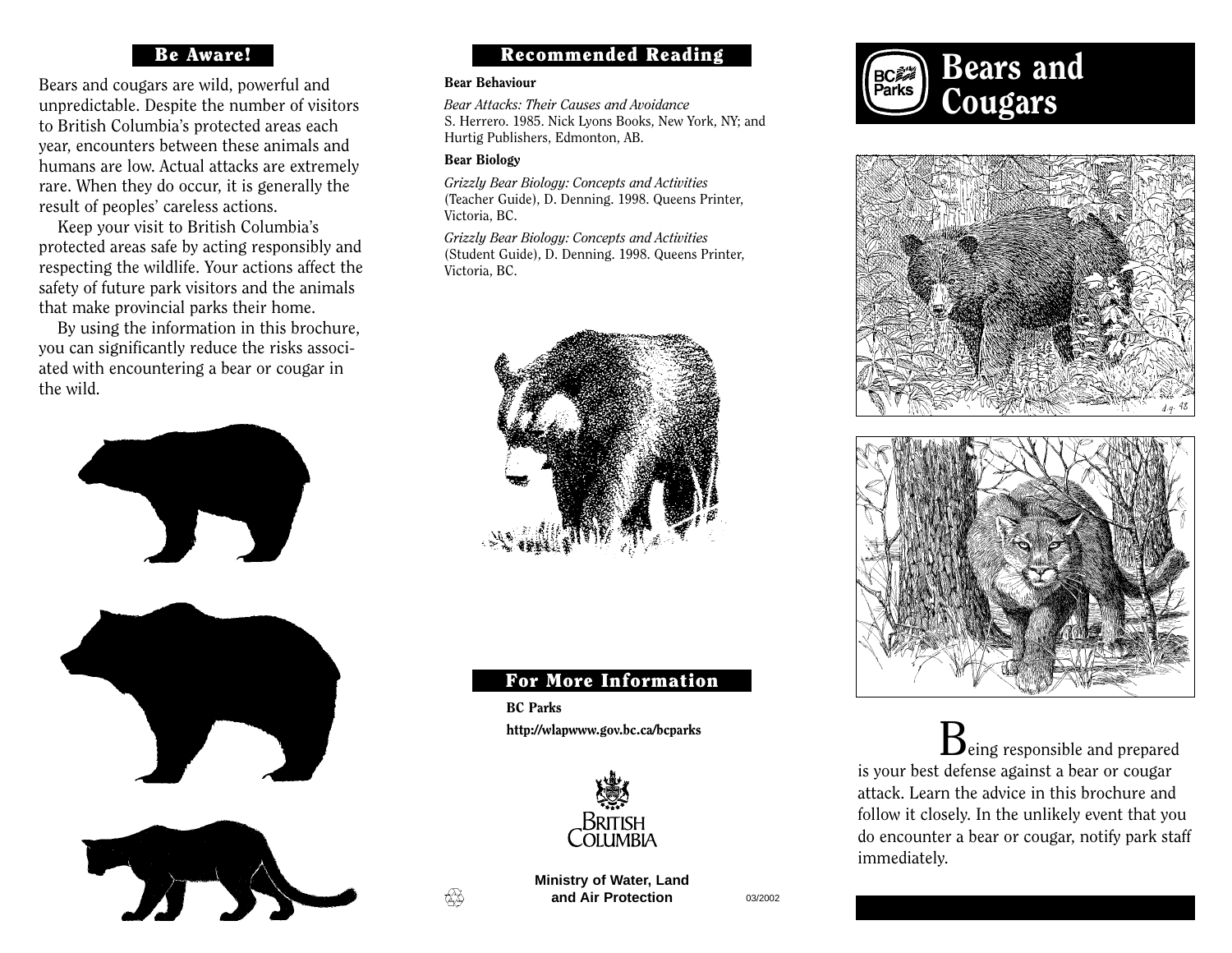### Know Your Cougar Facts

- ► Cougars are mostly found in the southern third of British Columbia.
- ► Encounters between cougars and humans are extremely rare.
- ► We have little understanding about what triggers a cougar attack.
- ► Children under the age of 16 are most vulnerable to an attack.
- ► Cougars typically attack from behind and deliver a crushing bite to the spine at the base of the skull.
- ► Although cougars are most active at dawn and dusk, they will hunt at any time of the day or night in all seasons.



### Learning to Identify Cougars



### Cougar

Colour: reddish-brown to grey-brown, with lighter underparts.

Height: 80 centimetres at the shoulder.

Length: Up to 2.5 metres, including the tail.

Weight:  $45 - 90$  kilograms. Females are smaller than males. The biggest cougars are found in the interior and the Kootenays.

#### Characteristics:

- long tail, up to one-third of total body length
- small head relative to the body
- short, unspotted fur

Diet: main prey is deer, but will eat most animals. including moose, coyotes, black bear cubs, porcupines and house pets.

Habitat: favour rocky and mountainous terrain, but also found in forested and open areas. Travel long distances in search of prey.

### Avoiding Cougar Encounters

Many of the safety precautions recommended for bears apply to cougars as well.

### ► Keep pets leashed

Cougars have been known to eat house pets. Keep your pets on a leash, or leave them at home.

- ► Always keep children nearby and in sight Cougars are attracted to children. Because of their small size and high voices, cougars may confuse them with prey. Never let children wander.
- ► Hike as a group

Cougars are unlikely to attack a group. Avoid hiking alone.

► Reduce the chance of surprising a cougar

Allow a cougar to pick up your scent by keeping the wind at your back. Use extreme caution in strong wind or around loud water. Make noise to alert cougars to your presence.

► Watch for cougar signs

Stay alert. If you see cougar signs, leave the area. Tracks, droppings, scratched trees and food caches are all cougar signs. Cougars also urinate or defecate on piles of forest debris to mark their territory. These piles, called scrapes, also indicate the presence of cougars.

► Never approach cougar kittens

In the unlikely event you find cougar kittens, leave the area immediately. A female cougar will defend her young.

### If You Meet a Cougar

- $\blacktriangleright$  Stay calm and keep the cougar in view. Pick up children immediately. Back away slowly, ensuring that the animal has a clear avenue of escape. Make yourself look as large as possible. Never run or turn your back on a cougar.
- ► If the cat shows intense interest or follows you, respond aggressively. Maintain eye contact with the cat, show your teeth and make loud noises. Arm yourself with rocks or sticks as weapons. Crouch down as little as possible when picking things up off the ground.
- $\blacktriangleright$  If the cougar attacks, fight back. Keep the animal in front of you at all times. Convince the cougar you are a threat, not prey. Use anything you can as a weapon. Focus your attack on the cougar's face and eyes.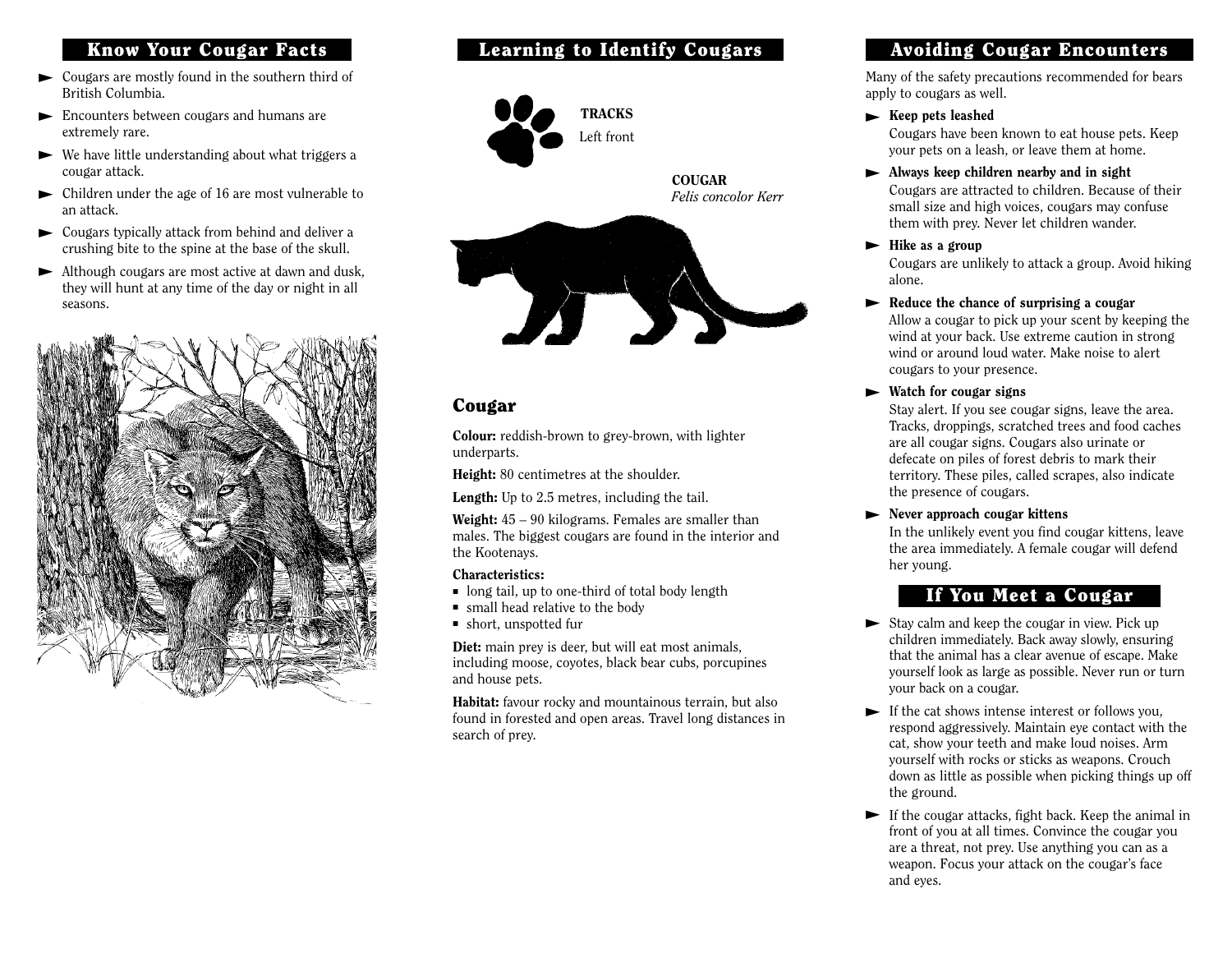### Know Your Bear Facts

- ► You are in bear country outside any city in British Columbia. Black bears can be found throughout the province. Grizzly bears may be found everywhere except on Vancouver Island and the Queen Charlotte Islands.
- ► All bears are dangerous, especially habituated bears. Habituated bears have developed a taste for human food. They learn to associate people with food, and retain this connection for life. Because of the danger they pose to humans, habituated bears must be destroyed.
- ► Bears are strong enough to mangle cars and shred tents in search of food.
- ► You can not outrun a bear. Grizzlies are capable of bursts of speed to 55 k ilometres per hour. Despite popular belief, bears can run downhill easily.
- ► Bears have an acute sense of smell and hearing. They also have good eyesight.
- ► Black bears and young grizzlies climb trees. Mature grizzlies are poor climbers, but have a reach of up to four metres.
- ► Bears are strong swimmers.
- ► Bears generally avoid contact with people, but in rare cases they may approach hikers or campers.
- ► Bear deterrents, such as pepper spray, are experimental. Your best bet is to avoid bear encounters altogether.



### Learning to Identify Bears

Black bears are sometimes confused with grizzly bears because their physical size and colour can be similar. There are, however, several important features that distinguish these animals. Because black bears and grizzlies behave differently, your reaction to a bear encounter will depend on knowing the species.



# Left front Right hind **TRACKS** GRIZZLY BEAR *Ursus arctos horribilis Ord*

# Grizzly Bear

Colour: varies. Black (rare) or brown to blonde, often grey or silver-tipped. Light patches may occur around neck, shoulders and rear flanks.

Height: slightly above 1 metre at the shoulder; 1.8 – 2 metres when standing upright.

#### Length: about 2 metres

Weight: 150 – 450 kilograms. Females are smaller than males.

#### Characteristics:

- curved face profile (noticeable angle between forehead and muzzle)
- long, curved claws
- prominent shoulder hump
- stout, chunky build

Diet: Omnivorous – eats similar foods to the black bear, and digs for roots and worms.

Habitat: prefers semi-open spaces, although found in the forest and in the open. High country in late summer and early fall; valley bottoms in spring.

# Black Bear

Colour: varies. Black or brown to cinnamon or blonde, often with a white patch on the chest or at the throat.

Height: about 90 centimetres at the shoulder.

Length: about 1.5 metres

Weight: 57 – 275 kilograms. Females are smaller than males.

#### Characteristics:

- straight face profile (flat forehead and muzzle)
- short, curved claws
- no shoulder hump
- agile climber

Diet: omnivorous – eats a variety of foods, including berries, grass, honey, dead fish, insects, carrion and mammals.

Habitat: prefers forested areas with low-growing plants and berry-producing shrubs (e.g. small forest openings, stream/lake edges, open forest). Tends to avoid large, open areas.